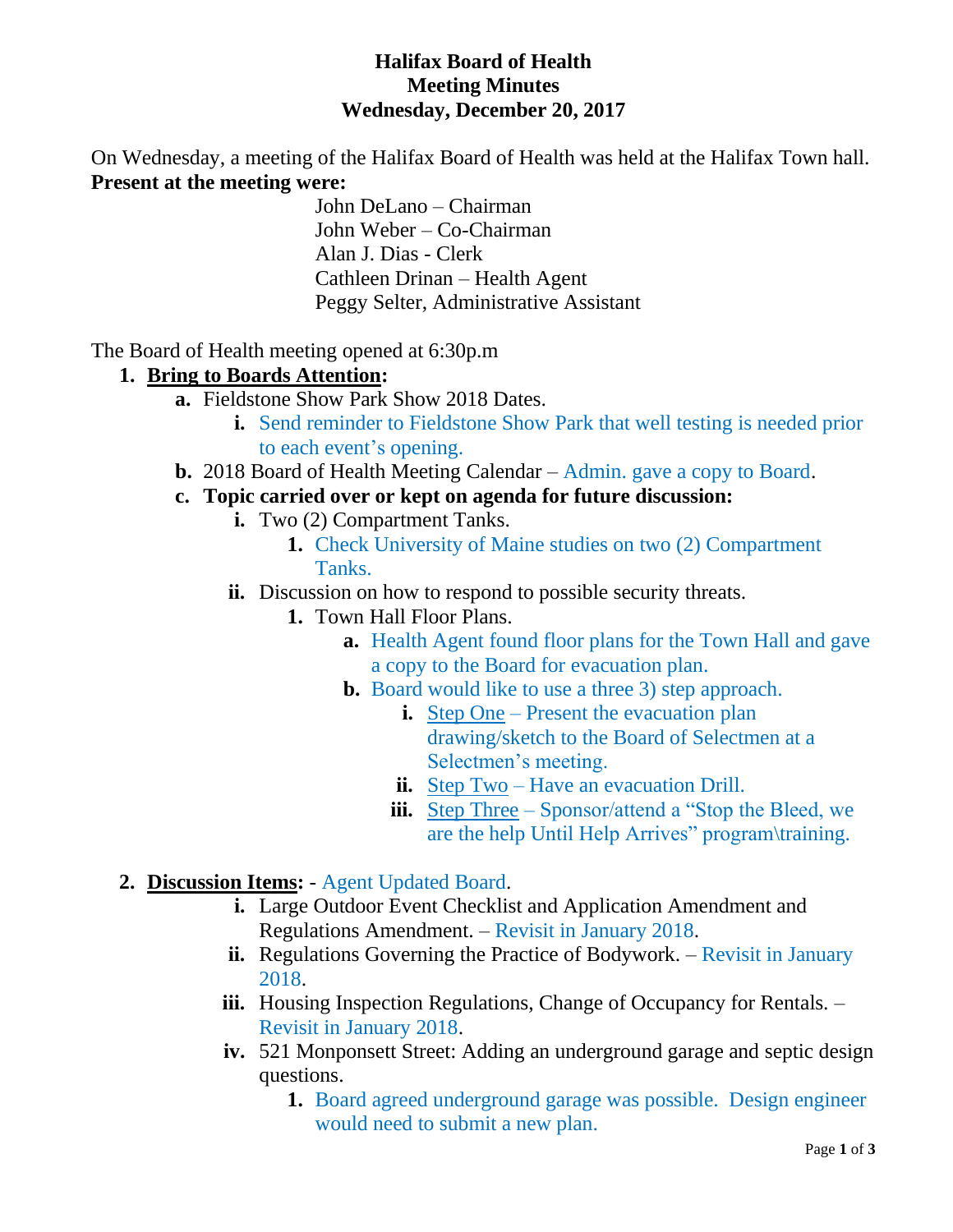### **b. Admin Report:** - Admin. Updated Board.

- **i.** Ocean Ave O&M Contract and Monitoring Service
	- **1.** Admin. Spoke to homeowner on 12.19.17 and gave some names of wastewater operators to contact for an O&M contract.
		- **a.** Board requested letter be sent to owner requiring an O&M contract be submitted prior to the Board of Health January 03, 2018. If O&M contract is not submitted prior to the January 03, 2018 meeting, request homeowner to attend meeting to discuss the matter or take the appropriate action.

# **c. Agent Report:**

- **i.** 27 Doris Road tenant/landlord update
	- **1.** Health Agent updated Board on tenant/landlord dispute.
- **ii.** Gas pipelines/Leaks Support Letter
	- **1.** Board signed letter of support

## **3. The Following to be signed**:

- **a.** State Ethics/Conflict of Interest Laws Form.
	- **i.** John Weber & Alan Dias signed State Ethics/Conflict of Interest Laws Form.

## **b. Payroll for the Week Ending December 23, 2017** - Board Signed.

- **i.** Cathleen Drinan
- **ii.** Margaret Selter
- **iii.** Tracy Noland

### **c. Meeting Minutes:**

- **i.** November 01, 2017 Board Signed.
- **d. Expense Account# 01-512 – FY 18-09** Board Signed.
	- **i.** MHOA Membership Renewal
		- **1.** 2018 MHOA Annual Membership Fee C. Drinan \$60.00
		- **2.** 2018 MHOA Annual Membership Fee J. DeLano \$60.00
		- **3.** 2018 MHOA Annual Membership Fee A. Dias \$60.00

### **e. Revolving Account# 25-513 – FY 18-11** - Board Signed.

- **i.** Kathleen DeVasto-Piemonte Invoice# 121417 Kitchen Re-Inspection **1.** Happy Dragon - \$50.00
- **f. Nursing Services Account# 01-522 – FY 18-07** Board Signed.
	- **i.** Norwell Visiting Nurse Association Invoice# HBOH01117 Nursing Services for November 2017 - \$443.32
- **g. Permits**: Board Approved and Signed.
	- **i.** John Vallarelli Johnny Macaroni's Catering & Take Out 2017 Food Establishment Permit.
	- **ii.** John Vallarelli Johnny Macaroni's Catering & Take Out 2018 Food Establishment Permit.
	- **iii.** Dunkin Donuts 2018 Food Establishment Permit.